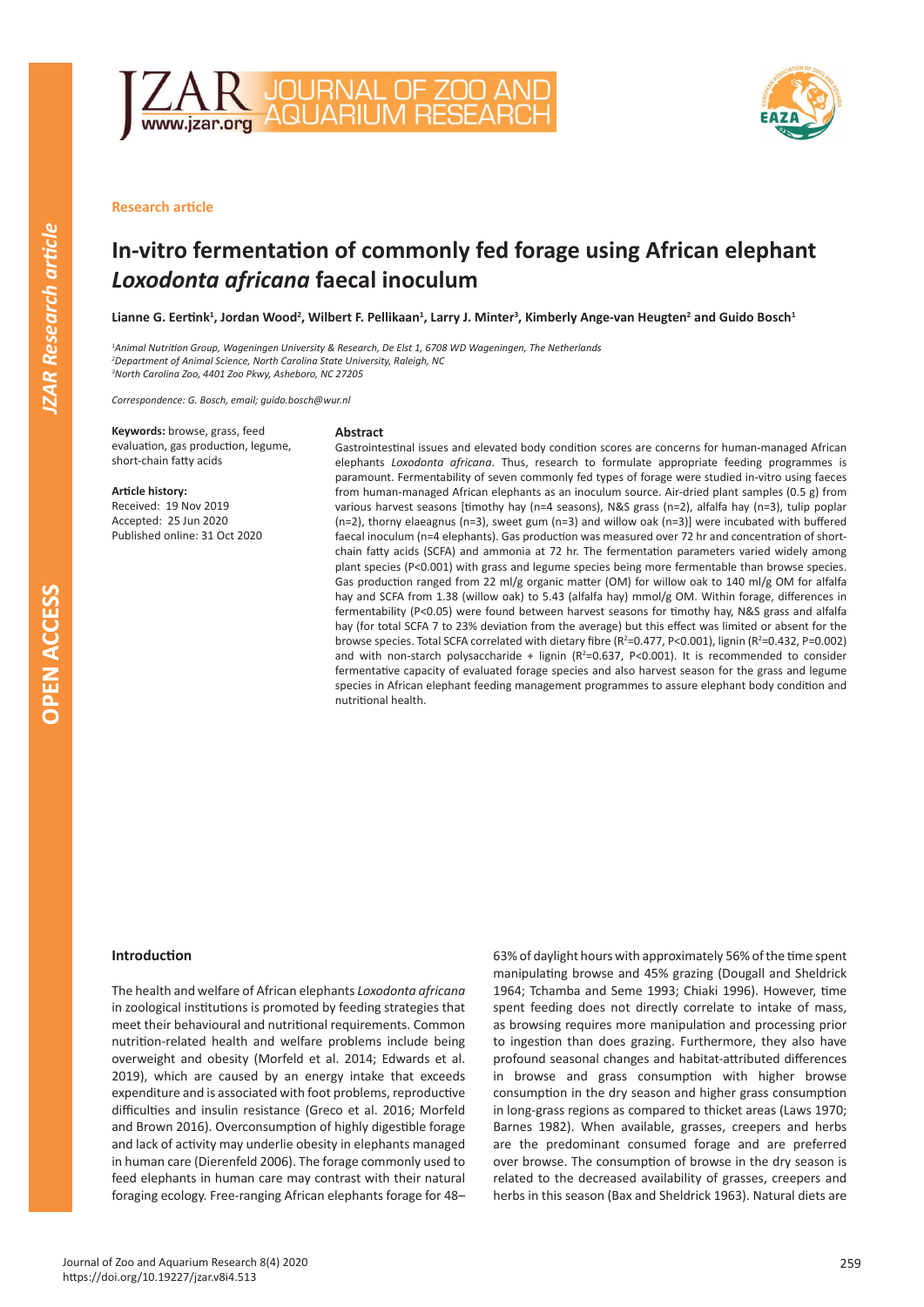typically high in fibre with crude fibre levels ranging from 21 to 49% of dry matter (DM) (Dougall and Sheldrick 1964). Elephants have a relatively rapid gut transit time (38–48 hours for alfalfa hay; Foose 1982) meaning their digestive system needs considerable amounts of indigestible feed to maintain digestive tract health (Benedict 1936; Bax and Sheldrick 1963; Rees 1982; Hackenberger 1987).

Since free-ranging African elephants mainly consume browse and grass, zoological institutions have searched for local alternatives. A list of over 80 plant species fed to African elephants in zoos in North America includes a variety of trees, grasses, herbs and legumes (Olson 2002). The cell walls of plant species differ in composition with varying forms and amounts of hemicellulose (12–29% of DM), cellulose (13–34% of DM), and lignin (6–19% of DM) (Hummel et al. 2006a). Furthermore, plant crude protein (CP) contents have been shown to vary between species from 7% DM for guinea grass *Megathyrsus maximus* to 25% for white leadtree *Leucaena leucocephala* (Singh et al. 2014). These variations in chemical composition also suggest that nutritional value varies among forage. Moreover, chemical compositions of forage may differ among season of harvest and stage of maturity. As seasons progress from spring to winter, leaves mature, flowers and seeds develop, lignification takes place, and deciduous species drop their leaves and translocate resources to the roots (Raven et al. 2012a, b). Maturation of 1 year old pure ryegrass *Lolium perenne* for 90 days resulted in profound changes in CP (24% to 7% DM) and neutral detergent fibre (NDF; 43% to 65% DM) (Chaves et al. 2006). Scogings et al. (2004) found a CP increase of 8–56% between the winter and summer stages of two out of three browse species. Similarly, all plants in this prior study showed a decline of 15 to 77% in either cellulose or lignin content when transitioning from summer to winter. Besides these factors contributing to variation in nutrient composition between and within forage and their specific parts, other factors such soil conditions, handling and storage further increase variation. Studies characterising (parts of) foragers are therefore warranted to understand how these can be incorporated in feeding programmes in zoos.

The differences in chemical composition between fibrous forage and seasonal variations in composition translate into varying degrees of fermentation by gastrointestinal microbes. Invitro fermentation using microbes from the gastrointestinal tract is commonly used to evaluate and compare nutritional properties of forage (Coles et al. 2005). In-vitro incubation of sheep rumen microbiota with browse twigs for 72 hr resulted in 127 ml/g DM gas, whereas incubation with grasses led to twice as much gas (255 ml/g DM) (Hummel et al. 2006a) and incubation with summer-harvested Acacia leaves *Acacia saligna* for 24 hr resulted in 133 ml/g DM, whereas winter harvests yielded 158 ml/g DM (Salem 2005). The amount of lignin in forage is an important characteristic and is associated with lowering the degradability of forage (Smith et al. 1972; Goto et al. 1991; Hummel et al. 2006a; He et al. 2018). Such relations are valuable as one might (crudely) estimate the potential microbial degradability based on key chemical components.

Most studies evaluating the in-vitro fermentability of browse and grasses used as forage in zoos are based on microbiota from the rumen (Salem 2005; Hummel et al. 2006), which might have different fermentative capacities than the large intestinal microbiota from elephants. To gain insight in variations in fermentability of forage fed to African elephants in human care and their potential contributions to overall energy intake, this study evaluated the in-vitro fermentation of seven commonly-fed types of forage using faecal inocola from elephants. The effect of season of harvest was evaluated within forage and the relation between chemical composition and in-vitro fermentability was explored.

# **Materials and Methods**

#### *Fermentation substrates*

Forage evaluated for fermentability were part of a larger study described in Wood et al. (2020). A total of 20 samples from seven types of forage were fed during different North Carolina seasons from February 2016 to April 2017. The five browse/tree species were collected every 6 weeks and grouped into the appropriate season. They were collected from the same designated browse collection areas of the NC Zoo in Asheboro (North Carolina, USA). The two hay species were collected from the shipments purchased from the same commercial provider numerous times throughout the year (Table 1). Seasons were spring (March– May), summer (June–August), autumn (September–November), and winter (December–February). Portions of the hay that was fed during each season likely represent those grown during the prior season. Thus, these data represent forage as fed at the NC Zoo but not necessarily as grown. Not all plant species were harvested during every season due to collection limitations and varying seasonal availability. The plant species were timothy grass *Phleum pratense*, thorny elaeagnus *Elaeagnus pungens*, willow oak *Quercus phellos*, sweet gum *Liquidambar styraciflua*, alfalfa *Medicago sativa*, tulip poplar *Liriodendron tulipifera* and elephant habitat grasses from the neighbouring North and South enclosures (N&S grass). N&S grass consisted of tall fescue *Festuca arundinacea,* annual ryegrass *Lolium multiflorum*, bermuda grass *Cynodon dactylon*, wild white clover *Trifolium repens* and limited weed species planted or found consistently on both enclosures. The exact ratios of these grass, legume and weed species were not determined in this study due to the limited time researchers were given access to the elephant pastures. However, these listed species offer a representation of what the elephants were grazing. For the browse samples, it was observed that all parts offered were consumed by elephants, therefore stems, leaves, bark and branches (≤5 cm) were included in the samples. All attempts were made to mimic the seasonal browse parts eaten by elephants within the representative samples for analyses (i.e. fewer leaves in winter than in summer). Repeated samples were collected throughout the season's months (once every 6 weeks) and pooled to represent one seasonal sample for a specific plant species. Fresh samples were collected, stored and processed as previously described in Wood et al. (2020). Powdered soluble starch (S9765, Sigma-Aldrich Corporation, Saint Louis, Missouri, USA) and airdried ground perennial ryegrass silage *Lolium perenne* were used as control substrates. Powdered soluble starch contained 80.5% DM and on DM basis 99.7% organic matter (OM), and 0% CP. Airdried standard grass contained 92.3% DM, and on DM basis 89.8% OM, and 16.3% CP.

#### *Faecal donors and faeces collection*

Four female African elephants from Safaripark Beekse Bergen (Hilvarenbeek, the Netherlands) were used. They differed in age (13, 26, 32 and 33 years), body weight (respectively 2015, 3020, 3345 and 3540 kg), and shoulder height (respectively 2.17, 2.47, 2.55 and 2.60). The 26-year old elephant and her 13-year old daughter were housed in a family group of four elephants. The 26-year old elephant was lactating. The remaining two elephants were housed together as a separate group. The family group had an outside enclosure of 13,000  $m<sup>2</sup>$  and an inside enclosure of 450 m<sup>2</sup> that included three compartments (each  $\sim$ 16 to 25 m<sup>2</sup>), whereas the other group had an outside enclosure of 3,500  $m<sup>2</sup>$  and two inside compartments of 42  $m^2$  each. No health problems were registered for any of the elephants. All elephants had unlimited access to water and were fed according to maintenance with 30– 40% of their daily allowance in the morning and 60–70% in the evening. The diet fed for at least 6 months consisted mainly of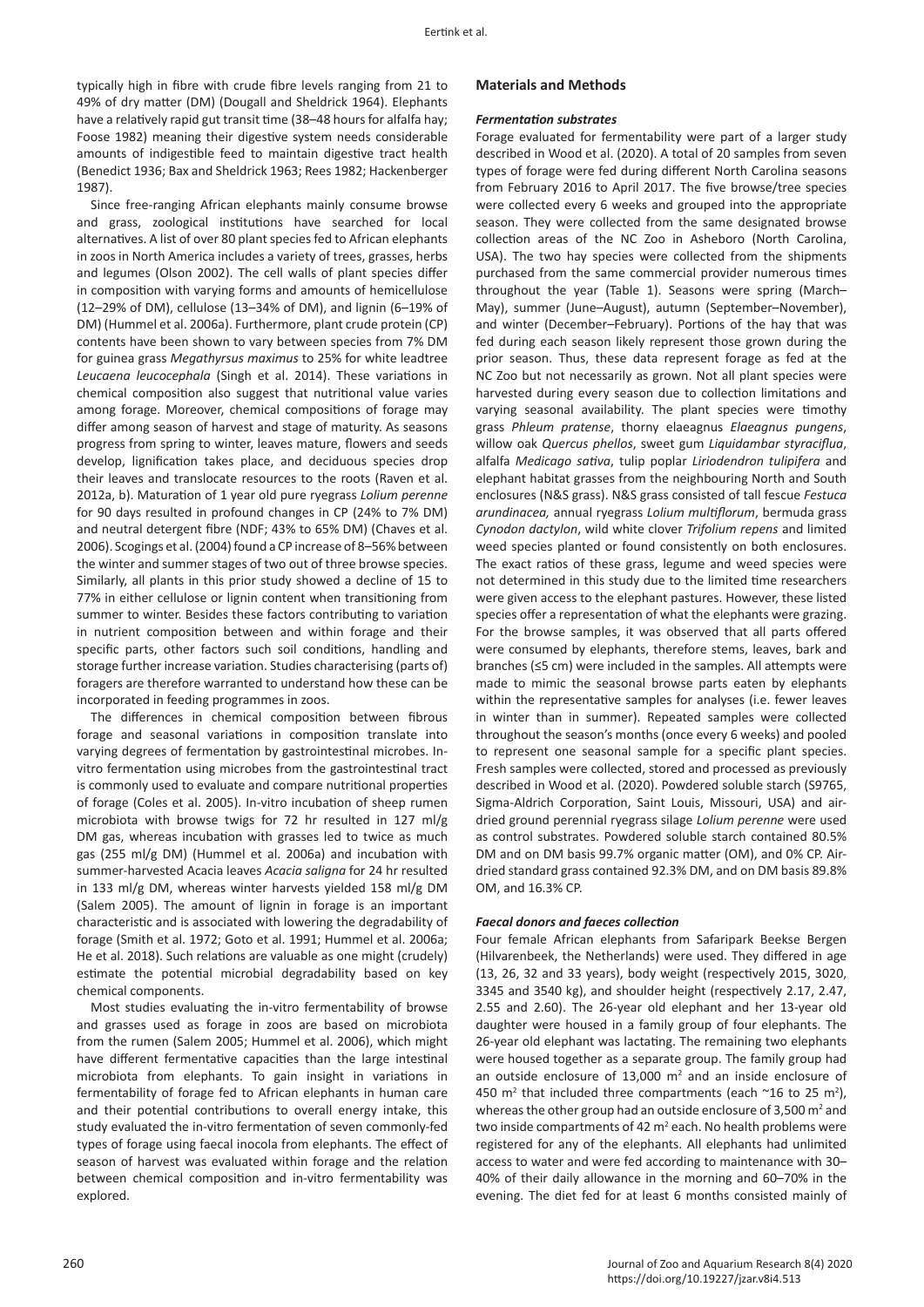**Table 1.** Chemical composition\* of seven types of forage harvested in different seasons\*\* and commonly fed to African elephants *Loxodonta africana* in the USA*<sup>1</sup>* .

\*DM=dry matter, OM=organic matter, Cfat=crude fat, CP=crude protein, NDICP=neutral detergent insoluble crude protein, ADICP=acid detergent insoluble crude protein, NFC=non-fibre carbohydrates, WSC=water soluble carbohydrates, ESC=ethanol soluble carbohydrates, aNDFom=amylase and sodium sulphite treated neutral detergent fibre corrected for residual ash, ADF=acid detergent fibre, ADL=acid detergent lignin, DF=dietary fibre, NSP=non-starch polysaccharides; DM expressed on % as is basis and other parameters on % of DM. \*\*All four seasons were not available for all seven types of forage. Seasons are defined as: spring (March–May), summer (June–August), autumn (September–November) and winter (December–February). 1 More diet and forage information from NC Zoo African elephants can be found in Wood et al. (2020). <sup>2</sup> Timothy grass *Phleum pratense*, alfalfa *Medicago sativa*, tulip poplar *Liriodendron tulipifera*, thorny elaeagnus *Elaeagnus pungens*, sweet gum *Liquidambar styraciflua*, and willow oak *Quercus phellos*. N&S grass consisted of tall fescue *Festuca arundinacea*, annual ryegrass *Lolium multiflorum*, bermuda grass *Cynodon dactylon*, wild white clover *Trifolium repens* and limited weed species. The exact ratios of these grass, legume and weed species were unknown.

| Forage $2$     | Season | <b>DM</b> | <b>OM</b> | Cfat | <b>CP</b> | <b>NDICP</b> | <b>ADICP</b> | <b>NFC</b> | <b>WSC</b> | <b>ESC</b> | Starch | aNDFom | <b>ADF</b> | ADL  | DF   | <b>NSP</b> |
|----------------|--------|-----------|-----------|------|-----------|--------------|--------------|------------|------------|------------|--------|--------|------------|------|------|------------|
| Timothy<br>hay | Spring | 91.0      | 93.1      | 2.6  | 7.4       | 2.0          | 0.9          | 20.4       | 14.2       | 4.9        | 0.9    | 62.8   | 40.4       | 7.3  | 77.3 | 70.0       |
|                | Summer | 45.3      | 91.3      | 3.2  | 10.7      | 3.9          | 1.2          | 14.3       | 8.0        | 3.7        | 1.3    | 63.3   | 35.3       | 3.5  | 72.6 | 69.2       |
|                | Autumn | 89.6      | 94.2      | 2.3  | 8.7       | 2.4          | 0.8          | 20.8       | 16.0       | 7.5        | 0.8    | 62.4   | 35.0       | 4.3  | 75.0 | 70.7       |
|                | Winter | 87.9      | 93.5      | 2.6  | 10.1      | 2.9          | 0.8          | 20.3       | 17.0       | 8.6        | 0.8    | 60.7   | 31.7       | 3.2  | 71.4 | 68.3       |
| N&S grass      | Summer | 25.2      | 85.7      | 3.1  | 18.3      | 7.7          | 1.4          | 8.2        | 6.3        | 5.0        | 2.3    | 51.4   | 31.9       | 5.7  | 57.1 | 51.5       |
|                | Winter | 39.0      | 82.7      | 2.0  | 17.4      | 5.7          | 1.8          | 14.3       | 9.7        | 5.0        | 2.4    | 50.1   | 40.2       | 8.4  | 55.8 | 47.5       |
| Alfalfa hay    | Spring | 88.4      | 90.8      | 2.2  | 20.4      | 3.8          | 1.9          | 22.9       | 7.4        | 5.5        | 0.5    | 45.3   | 37.9       | 9.2  | 62.2 | 53.1       |
|                | Summer | 86.8      | 91.9      | 1.8  | 11.9      | 2.7          | 1.8          | 14.1       | 4.4        | 2.1        | 0.5    | 64.0   | 52.0       | 12.8 | 75.6 | 62.9       |
|                | Winter | 91.6      | 88.7      | 2.4  | 22.3      | 4.2          | 1.5          | 22.9       | 8.1        | 4.6        | 1.4    | 41.2   | 35.8       | 8.7  | 58.0 | 49.4       |
| Tulip poplar   | Summer | 43.5      | 95.3      | 5.4  | 6.1       | 3.9          | 3.0          | 31.8       | 6.7        | 6.0        | 4.8    | 52.2   | 39.8       | 13.6 | 73.2 | 59.7       |
|                | Autumn | 42.5      | 94.8      | 4.4  | 7.5       | 4.2          | 2.8          | 21.7       | 7.5        | 5.4        | 3.7    | 61.4   | 40.6       | 10.8 | 73.9 | 63.2       |
| Thorny         | Spring | 55.9      | 96.7      | 1.7  | 11.7      | 4.1          | 2.7          | 12.4       | 5.1        | 3.4        | 2.7    | 70.9   | 58.2       | 21.6 | 77.3 | 55.7       |
| eleagnus       | Autumn | 44.5      | 95.8      | 2.7  | 13.5      | 5.3          | 3.0          | 7.9        | 2.8        | 2.6        | 0.4    | 71.8   | 56.5       | 22.2 | 76.6 | 54.4       |
|                | Winter | 48.0      | 95.8      | 2.2  | 15.7      | 5.2          | 3.2          | 11.1       | 6.7        | 4.1        | 1.5    | 66.7   | 55.9       | 21.9 | 72.2 | 50.2       |
| Sweet gum      | Summer | 42.2      | 95.2      | 2.3  | 6.6       | 5.1          | 4.0          | 37.3       | 7.2        | 5.5        | 2.2    | 49.1   | 39.7       | 11.2 | 78.7 | 67.5       |
|                | Autumn | 44.1      | 94.2      | 1.9  | 6.4       | 4.6          | 4.3          | 35.0       | 13.0       | 7.3        | 3.0    | 51.1   | 36.8       | 10.5 | 75.8 | 65.3       |
|                | Winter | 50.1      | 95.5      | 1.5  | 4.8       | 3.1          | 2.2          | 21.9       | 7.5        | 5.0        | 2.3    | 67.4   | 56.3       | 15.6 | 82.0 | 66.4       |
| Willow oak     | Spring | 47.6      | 95.7      | 2.9  | 8.6       | 4.6          | 2.8          | 25.7       | 5.7        | 5.6        | 0.4    | 58.6   | 42.5       | 13.7 | 78.3 | 64.7       |
|                | Summer | 56.6      | 95.6      | 1.9  | 7.2       | 4.9          | 3.2          | 23.8       | 8.4        | 6.2        | 2.0    | 61.6   | 53.7       | 22.0 | 78.4 | 56.4       |
|                | Autumn | 60.1      | 95.9      | 1.7  | 6.8       | 4.1          | 3.0          | 22.7       | 10.7       | 6.8        | 3.0    | 64.9   | 47.7       | 13.6 | 77.8 | 64.2       |

meadow grass hay (mixed species) supplemented with fruits and vegetables. Cakes (Salvastar PS mit Äpfeln und Karotten, Salvana Tiernahrung GmbH, Klein Offenseth-Sparrieshoop, Germany) were provided to meet the mineral and vitamin requirements. The lactating female had access to extra alfalfa hay to prevent weight loss.

Elephants were individually housed in their boxes or compartments for faeces collection, except for the lactating female who was housed with her calf. Immediately after defecation the elephants were released from the compartment by the caretakers after which the faeces were collected. For each elephant, one large shovel scoop of manure was collected, of which a grab sample, consisting of 8–12 spots, was prepared. The grab samples were divided between two  $CO_2$  pre-flushed containers and afterwards flushed with a bottle of  $CO_2$  to maintain anaerobic conditions. Materials used for collection were sterilised using 70% ethanol to prevent contamination. Time between defecation and end of faecal collection did not exceed 11 min. All faeces were collected within 1 hr and transported within 2 hr to the Animal Nutrition Group laboratory (Wageningen University & Research, Wageningen, the Netherlands).

#### *In-vitro fermentation and sampling*

Per elephant, one faecal inoculum was prepared by combining the faecal sample with an anaerobic and pre-warmed (36.5°C) buffer solution under continuous flushing with a CO<sub>2</sub> buffer (Cone et al. 1996) in a ratio of 1:3 (mass/volume) (Desrousseaux et al. 2012). After mixing for 60 sec using a hand-blender the mixture was strained through a double layer of cheesecloth. The resulting inoculum was dispensed in portions of 60 ml into pre-warmed 300-ml fermentation bottles, pre-flushed with  $CO_{2'}$  and contained 0.45–0.55 g of substrate or no substrate (blanks). Bottles were attached to an automated gas production system (Cone et al. 1996) and incubated, with one replicate per substrate-inoculum combination, in shaking water baths for 72 hr at 36.5°C (i.e. body temperature of African elephants; Mole et al. 2016).

## *Chemical analyses*

Forage samples were analysed for composition as described in Wood et al. (2020) using Dairy One Forage Labs. Water soluble carbohydrates (WSC) and ethanol soluble carbohydrates (ESC) were analysed using Hall et al. (1999) methodology for neutral detergent soluble carbohydrates partitioning. For WSC (simple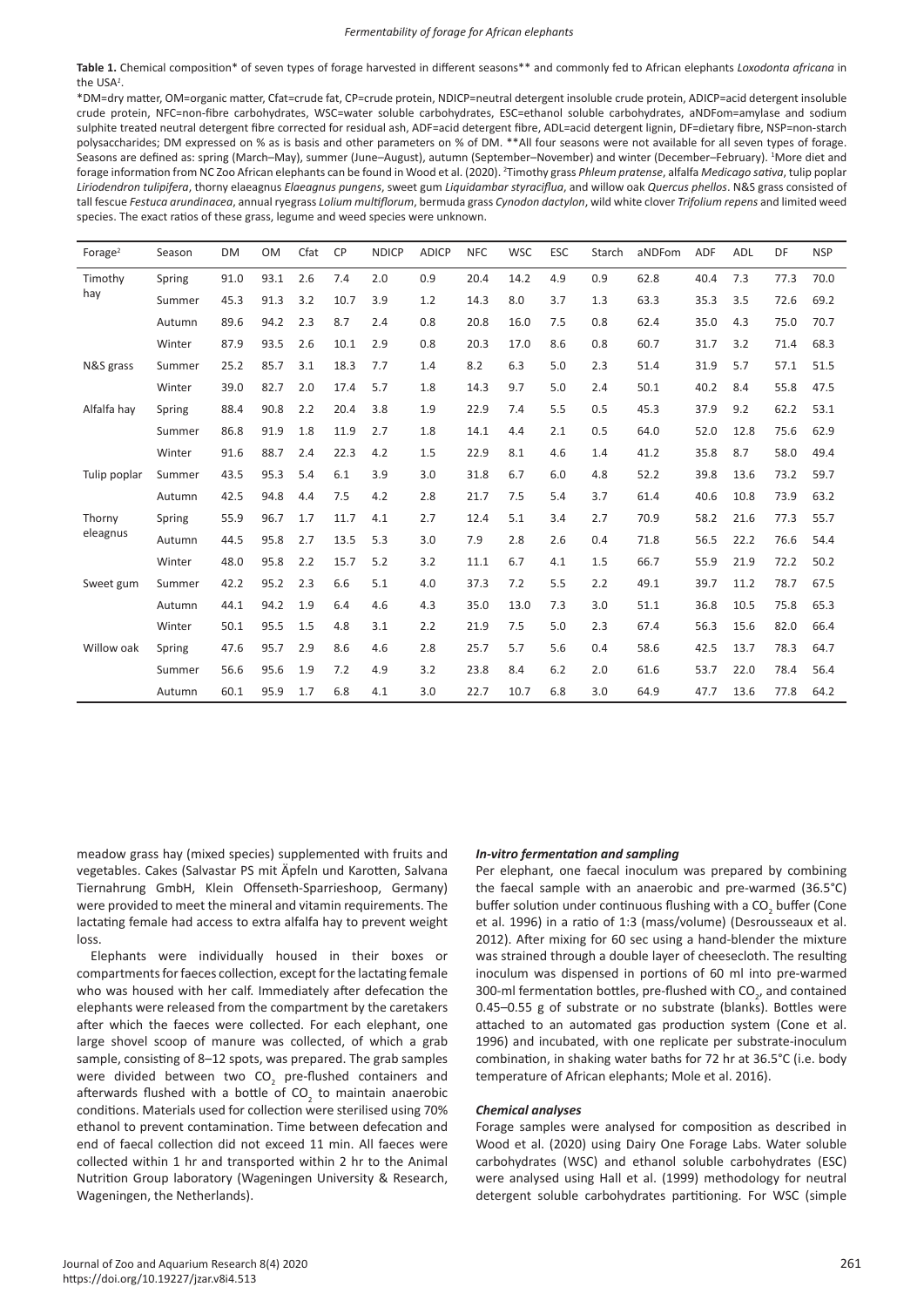#### Eertink et al.

**Table 2.** Fermentation parameters\* at 72 hr incubation for seven types of forage by harvest season commonly fed to African elephants *Loxodonta africana* in zoological institutions in the USA. \*OMCV=organic matter corrected volume, SCFA=short chain fatty acids. OMCV expressed on ml/g OM basis, SCFA on mmol/g OM and NH<sub>3</sub> in mg/g OM. \*\*SEM=standard error of the mean. \*\*\*P-values for main effects of the model and values with different superscripts indicate significant difference between types of forage (P<0.05).

| Parameter           | Forage $1$        |                     |                   |                   |                     |                     |                   |      | P-value*** |        |
|---------------------|-------------------|---------------------|-------------------|-------------------|---------------------|---------------------|-------------------|------|------------|--------|
|                     | Timothy<br>hay    | N&S grass           | Alfalfa hay       | Tulip<br>poplar   | Thorny<br>elaeagnus | Sweet gum           | Willow<br>oak     |      | Forage     | Season |
| <b>OMCV</b>         | 132 <sup>a</sup>  | 128 <sup>a</sup>    | 140 <sup>a</sup>  | 84 <sup>b</sup>   | 39 <sup>c</sup>     | 33 <sup>c</sup>     | 22 <sup>c</sup>   | 10.2 | < 0.001    | 0.182  |
| <b>Total SCFA</b>   | 4.48 <sup>a</sup> | 5.09a,b             | 5.43 <sup>b</sup> | 3.32 <sup>c</sup> | 2.33 <sup>d</sup>   | 1.48 <sup>e</sup>   | 1.38 <sup>e</sup> | 0.36 | < 0.001    | 0.065  |
| Acetic acid         | 2.67a             | 3.30 <sup>b</sup>   | 3.59 <sup>b</sup> | 2.35 <sup>a</sup> | 1.52 <sup>c</sup>   | 1.07 <sub>c,d</sub> | 0.98 <sup>d</sup> | 0.22 | < 0.001    | 0.107  |
| Propionic acid      | 1.13 <sup>a</sup> | 1.07 <sup>a</sup>   | 1.16 <sup>a</sup> | 0.73 <sup>b</sup> | $0.49^{b,c}$        | 0.27c,d             | 0.23 <sup>d</sup> | 0.15 | < 0.001    | 0.415  |
| <b>Butyric</b> acid | 0.53 <sup>a</sup> | $0.54$ <sup>a</sup> | $0.45^{a,b}$      | $0.18b$ , $c$     | 0.19 <sup>c</sup>   | 0.09 <sup>c</sup>   | 0.12 <sup>c</sup> | 0.08 | < 0.001    | 0.572  |
| Isobutyric acid     | 0.03 <sup>a</sup> | 0.05 <sup>b</sup>   | 0.06 <sup>b</sup> | 0.01 <sup>c</sup> | 0.02 <sup>a</sup>   | 0.01 <sup>c</sup>   | 0.01 <sup>c</sup> | 0.01 | < 0.001    | 0.089  |
| Isovaleric acid     | 0.04 <sup>a</sup> | 0.07 <sup>b</sup>   | 0.08 <sup>b</sup> | 0.01 <sup>c</sup> | 0.03 <sup>a</sup>   | 0.01c               | 0.01 <sup>c</sup> | 0.01 | < 0.001    | 0.052  |
| Valeric acid        | $0.08^{a,b}$      | 0.06a,c             | 0.09a             | $0.03^{b,c}$      | $0.06^{a,c}$        | 0.02 <sup>c</sup>   | 0.03 <sup>c</sup> | 0.02 | < 0.001    | 0.242  |
| NH <sub>3</sub>     | 29.5 <sup>a</sup> | 44.2 <sup>d</sup>   | 44.7 <sup>d</sup> | $24.2^\circ$      | 36.1 <sup>b</sup>   | $25.4^\circ$        | 27.3a,c           | 2.2  | < 0.001    | 0.116  |

sugars and fructan), samples were incubated with water in a 40°C bath for 1 hr then analysed using a Thermo Scientific Genesys 10S Vis Spectrophotometer. For ESC (simple sugars), samples were shaken with 80% ethanol for 4 hr at 180 epm before analysis with a Thermo Scientific Genesys 10S Vis Spectrophotometer. ADF was analysed using ANKOM Technology Method 5 using filter bags with 0.5 g of sample in 2 L of ADF solution in the ANKOM a200 Digestion Unit. Samples were analysed for aNDFom using ANKOM Technology Method 6 and solutions described in Van Soest, et al. (1991) with an ashing step before placing samples in the filter bags. Starch was analysed using a YSI 2700 SELECT Biochemistry Analyzer after a 40°C water bath incubation and filtration on Whatman 41 filter paper. ADICP, or the protein bound to ADF, was analysed from the ADF residue using a Leco TruMac N Macro Determinator while NDCIP was determined from aNDF without the use of sodium sulphite and analysed using the same Determinator. The non-fibre carbohydrate (NFC) fraction was calculated from the following equation 100% − (CP% + (NDF% - NDICP%) + Fat% + Ash%), dietary fibre (DF) fraction as 100% − (CP% + Fat% + Ash% + Starch% + ESC%) and NSP as DF% - ADL%. Samples of the inocula (t=0) and fermentation fluids at end of incubation (t=72 hr) were taken. For SCFA analysis, samples were mixed 1:1 with phosphoric acid  $(H_3PO_4)$  solution and isocaproic acid as internal standard and for ammonia  $(NH_3)$  analyses samples were mixed 1:1 with 10% trichloroacetic acid. After centrifugation (5 min, 20,817 ×g, 4°C), SCFA concentrations in inocula and fermentation fluids were analysed by injecting 0.5 μl in a gas chromatograph (Trace 1300, Thermo Fisher Scientific, Waltham, MA, USA) with a split/splitless injector operated in split mode (split ratio 1:36), at a temperature of 260°C, using a capillary column (HP-FFAP, Agilent, Santa Clara, CA, USA; 30 m  $\times$  0.32 mm  $\times$  0.25 µm) with hydrogen as carrier gas (2.5 ml/min), and fitted to an flame ionisation detector. SCFA were identified and quantified using a chemical standard solution (0.85% M ortho-phosphoric acid) with isocaproic acid (19.681 mM) as an internal standard for correction. After centrifugation (5 min, 20,817 ×g, 4°C), NH<sub>3</sub> concentrations were quantified using a spectrophotometer as described by Bosch et al. (2008).

#### *Calculations and statistical analyses*

Gas production in ml was expressed per g organic matter (OM corrected volume; OMCV) as well as SCFA (mmol/g OM) and  $NH<sub>3</sub>$  (mg/g OM). Gas production data were checked for recorder malfunctions and, if needed, data for that position were omitted (7 out of 92 incubations). Also, for one incubation the SCFA and  $NH<sub>3</sub>$  were too low to be correct and these values were excluded from further analyses. Data for the control substrates and blanks were reported separately and not included in the statistical



Figure 1. In-vitro gas production (OMCV ml/g OM) over incubation time (hr) of two control substrates and seven types of forage commonly fed to African elephants *Loxodonta africana* in zoological institutions in the USA.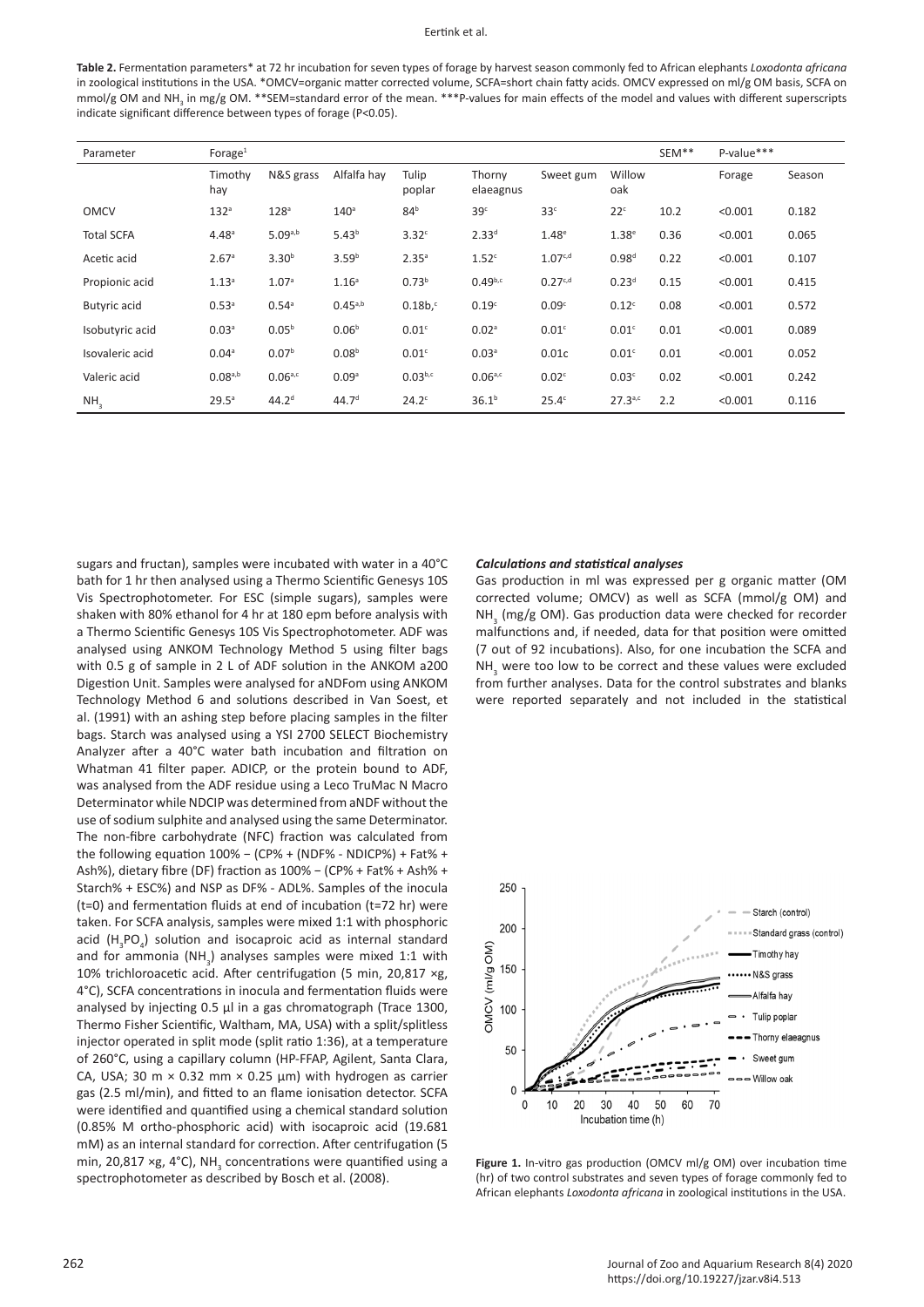

Figure 2. Correlation between the chemical composition and fermentation parameters of seven types of forage commonly fed to African elephants in a zoological institution in the USA. Correlation between dietary fibre (DF; panel A), non-starch polysaccharide content (NSP; panel B) or acid detergent lignin (ADL; panel C) with total SCFA produced at 72 hr and correlation between crude protein (CP; D), neutral detergent insoluble crude protein (NDICP; E) or CP corrected for NDICP (F) with  $NH<sub>3</sub>$  produced at 72 hr.

analyses. The SCFA concentrations in fermentation fluids collected after 72 hr of incubation originate from the SCFA in the inoculum (t=0) and those produced during incubation. To estimate the SCFA production from each substrate as a proxy of fermentability, SCFA concentrations at 72 hr were corrected for the SCFA in the inoculum within each faecal donor. Two statistical models were used to evaluate differences between types of forage and between harvest seasons within forage. Differences between types of forage in fermentation parameters were tested using ANOVA by PROC MIXED in SAS 9.3 (SAS, SAS Institute, Cary, North Carolina, USA) with Forage and Season as fixed effects and Elephant as a random effect. In case Forage was significant (P≤0.05), Tukey-adjusted P-values were used to evaluate significance of differences between types of forage. For the second model, the same response variables were tested within each forage using ANOVA by PROC MIXED with Season as fixed effect and Elephant as a random effect. Least square means (LSM) were calculated and presented for both models. Linear regression was used to test correlations between selected forage chemical components and total SCFA or  $NH<sub>3</sub>$  produced at 72 hr of incubation. For total SCFA, the regression model with ADL and NSP was also tested. Differences were considered significant at P<0.05.

# **Results**

### *Fermentation kinetics*

The 72-hr gas production varied between the substrates (Figure 1). During the first 10 hr, gas production was more rapid for timothy hay, alfalfa hay, N&S grass and standard grass (control). These substrates also showed higher OMCV values at 72 hr. Starch (control) had low OMCV values for the first 10 hr and then gas production rapidly increased resulting in highest OMCV values at 72 hr. Tulip poplar had an intermediate fermentation rate and OMCV values throughout incubation and thorny elaeagnus, sweet gum and willow oak lowest values.

# *Differences between types of forage*

All samples were high in carbohydrates and relatively low in other nutrients and varied in particular in non-fibre carbohydrates (NFC), water soluble carbohydrates (WSC), neutral detergent fibre on an OM (ash-free) basis (aNDFom), and acid-detergent lignin (ADL) (Table 1) (Wood et al. 2020). Forage differed in terms of fermentative properties (P<0.001 for all parameters; Table 2). In line with the gas production kinetics, lowest OMCV at 72 hr were found for thorny elaeagnus, willow oak and sweet gum,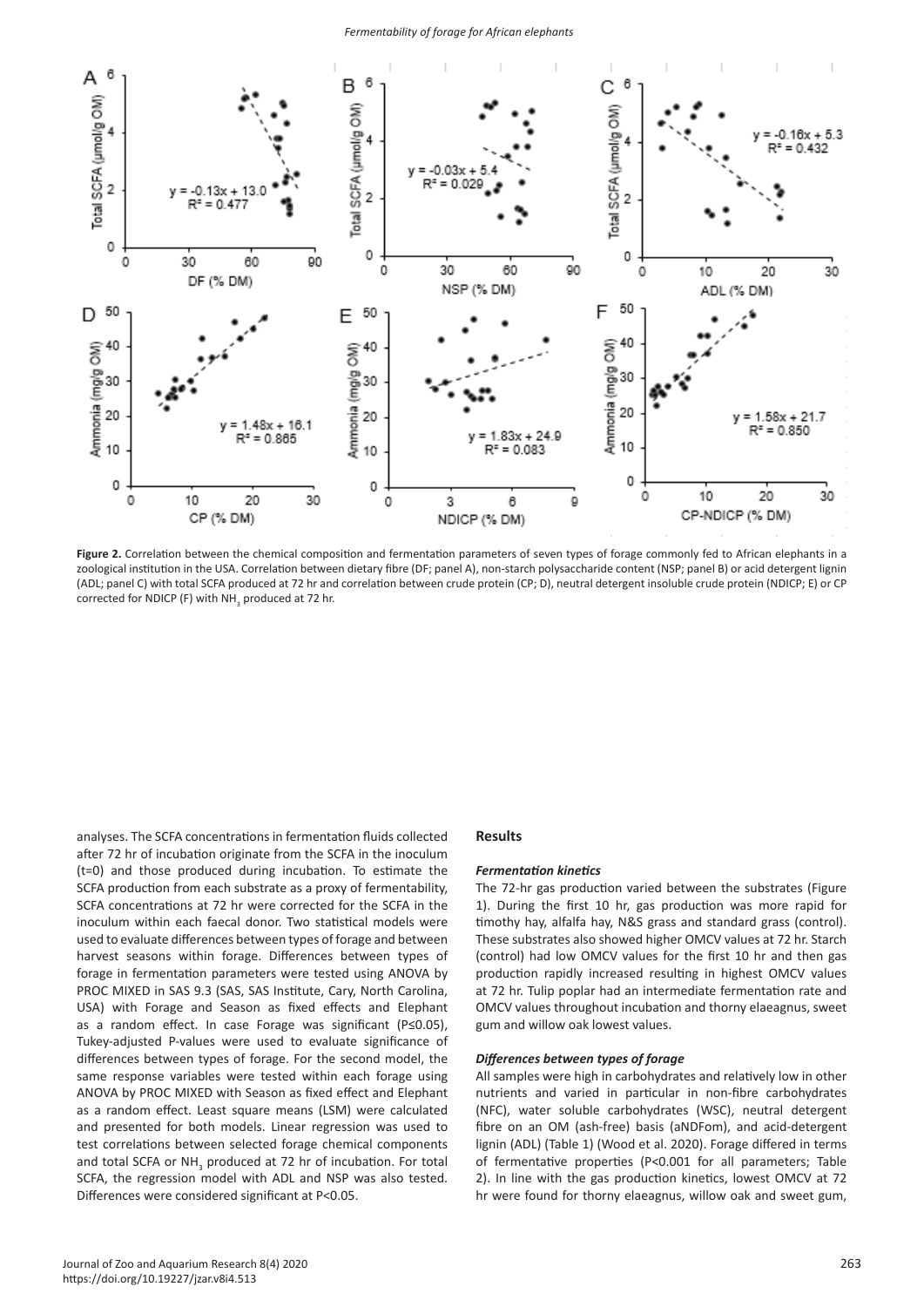#### Eertink et al.

Table 3. Differences in fermentation parameters\* at 72 hr of incubation among harvest seasons\*\* within seven types of forage commonly fed to African elephants *Loxodonta africana* in zoological institutions in the USA and control substrates. \*OMCV=organic matter correct volume, SCFA=short chain fatty acids, AA=acetic acid, PA=propionic acid, BA=butyric acid, iBA=isobutyric acid, iVA=isovaleric acid, VA=valeric acid; OMCV expressed on ml/g OM basis, SCFA on mmol/g OM and NH<sub>3</sub> in mg/g OM; differing superscripts (a, b) means significant difference at (P<0.05). \*\*Seasons are defined as: spring (March– May), summer (June–August), autumn (September–November) and winter (December–February). \*\*\*SEM=standard error of the mean.

| Forage $1$      | Season     | <b>OMCV</b>      | <b>Total SCFA</b> | AA                | PA                  | BA   | iBA               | iVA               | VA                | NH <sub>3</sub>   |
|-----------------|------------|------------------|-------------------|-------------------|---------------------|------|-------------------|-------------------|-------------------|-------------------|
| Timothy hay     | Spring     | 126 <sup>a</sup> | $4.29^{a,b}$      | $2.63^{a,b}$      | 1.12                | 0.41 | 0.03 <sup>a</sup> | 0.04              | 0.08              | 30.2              |
|                 | Summer     | 87 <sup>b</sup>  | 3.42 <sup>a</sup> | 2.09 <sup>a</sup> | 0.88                | 0.38 | 0.03 <sup>a</sup> | 0.03              | 0.04              | 31.1              |
|                 | Autumn     | $146a$ ,c        | 5.02 <sup>b</sup> | $2.88^{b}$        | 1.18                | 0.78 | 0.04 <sup>b</sup> | 0.04              | 0.11              | 27.9              |
|                 | Winter     | 149°             | 4.87 <sup>b</sup> | $2.95^{b}$        | 1.24                | 0.53 | $0.03^{a,b}$      | 0.04              | 0.08              | 29.6              |
|                 | SEM***     | 16               | 0.56              | 0.33              | 0.25                | 0.20 | 0.01              | 0.01              | 0.04              | 3.0               |
| N&S grass       | Summer     | 147 <sup>a</sup> | 5.37 <sup>a</sup> | 3.54 <sup>a</sup> | 1.10                | 0.56 | 0.05              | 0.07              | 0.05              | 41.9 <sup>a</sup> |
|                 | Winter     | 107 <sup>b</sup> | 4.66 <sup>b</sup> | $2.95^{b}$        | 1.01                | 0.51 | 0.05              | 0.07              | 0.08              | 46.7 <sup>b</sup> |
|                 | SEM        | 12               | 0.37              | 0.26              | 0.21                | 0.12 | 0.01              | 0.02              | 0.03              | 2.2               |
| Alfalfa hay     | Spring     | 134 <sup>a</sup> | 5.56 <sup>a</sup> | 3.71a             | $1.18^{a,b}$        | 0.44 | 0.06 <sup>a</sup> | 0.08 <sup>a</sup> | 0.08              | 44.8              |
|                 | Summer     | 117 <sup>a</sup> | 4.50 <sup>b</sup> | $2.95^{b}$        | 0.99a               | 0.39 | 0.05 <sup>b</sup> | 0.06 <sup>b</sup> | 0.07              | 42.0              |
|                 | Winter     | 166 <sup>b</sup> | $6.11^{a}$        | 4.05 <sup>a</sup> | 1.30 <sup>b</sup>   | 0.47 | 0.07 <sup>a</sup> | $0.10^{a}$        | 0.13              | 47.8              |
|                 | SEM        | 9                | 0.34              | 0.27              | 0.16                | 0.11 | 0.01              | 0.02              | 0.03              | 3.9               |
| Tulip poplar    | Summer     | 83               | 3.19              | 2.19              | 0.73                | 0.22 | 0.01              | 0.01              | 0.04              | 22.0              |
|                 | Autumn     | 84               | 3.29              | 2.41              | 0.68                | 0.16 | 0.02              | 0.02              | 0.02              | 24.9              |
|                 | SEM        | 6                | 0.29              | 0.13              | 0.15                | 0.06 | 0.01              | 0.01              | 0.02              | 2.1               |
| Thorny elaegnus | Spring     | 46               | 2.70              | 1.74              | 0.62                | 0.21 | 0.03              | 0.04              | 0.07 <sup>a</sup> | 36.2              |
|                 | Autumn     | 35               | 2.10              | 1.42              | 0.42                | 0.17 | 0.03              | 0.04              | 0.04 <sup>b</sup> | 36.5              |
|                 | Winter     | 45               | 2.45              | 1.60              | 0.49                | 0.22 | 0.03              | 0.03              | 0.08 <sup>a</sup> | 36.8              |
|                 | <b>SEM</b> | 10               | 0.28              | 0.15              | 0.12                | 0.05 | 0.01              | 0.01              | 0.02              | 2.3               |
| Sweet gum       | Summer     | 31               | 1.45              | 1.07              | $0.22^{a}$          | 0.12 | 0.01              | 0.01              | 0.02              | 25.0              |
|                 | Autumn     | 32               | 1.57              | 1.11              | 0.34 <sup>b</sup>   | 0.09 | 0.01              | 0.01              | 0.02              | 25.0              |
|                 | Winter     | 30               | 1.41              | 1.01              | $0.24$ <sup>a</sup> | 0.12 | 0.01              | 0.01              | 0.03              | 26.0              |
|                 | SEM        | 10               | 0.33              | 0.19              | 0.09                | 0.05 | 0.01              | 0.01              | 0.01              | 1.3               |
| Willow oak      | Spring     | 18               | 1.11              | 0.83              | 0.16                | 0.08 | 0.01              | 0.01              | 0.02              | 27.3              |
|                 | Summer     | 18               | 1.26              | 0.86              | 0.23                | 0.12 | 0.01              | 0.01              | 0.03              | 27.3              |
|                 | Autumn     | 24               | 1.64              | 1.17              | 0.27                | 0.16 | 0.01              | 0.01              | 0.02              | 25.9              |
|                 | <b>SEM</b> | 9                | 0.37              | 0.22              | 0.09                | 0.06 | 0.00              | 0.01              | 0.02              | $1.5\,$           |
| Control grass   | n.a.       | 170              | 7.42              | 4.97              | 1.46                | 0.77 | 0.07              | 0.07              | 0.08              | 36.8              |
| Control starch  | n.a.       | 221              | 6.66              | 4.61              | 1.17                | 0.73 | 0.04              | 0.04              | 0.06              | 22.3              |

intermediate value for tulip poplar and highest values for timothy hay, alfalfa hay and N&S grass (P<0.05). Total SCFA produced showed a generally similar pattern with considerable variation among forages. Alfalfa hay and N&S grass had the highest values (5.43 and 5.09 mmol/g OM) whereas willow oak and sweet gum yielded the lowest values (1.38 and 1.48 mmol/g OM). The least acetic acid was produced from thorny elaeagnus, willow oak and sweet gum (0.98–1.52 mmol/g OM), and the most from alfalfa hay and N&S grass (3.30 and 3.59 mmol/g OM). Propionic acid production was the lowest for willow oak and sweet gum (0.23 and 0.27 mmol/g OM), the highest for timothy hay, alfalfa hay and N&S grass (1.07–1.16 mmol/g OM). The least butyric acid production was for thorny elaeagnus, willow oak, sweet gum and tulip poplar (0.09–0.19 mmol/g OM), and the most for timothy hay, alfalfa hay and N&S grass (0.45–0.54 mmol/g OM). Isobutyric, isovaleric and valeric acid production was low, however some variation between

samples was found. NH<sub>3</sub> production was the lowest for sweet gum (25.4 mg/g OM) and tulip poplar (24.2 mg/g OM), and the highest was for alfalfa hay (44.7 mg/g OM) and N&S grass (44.2 mg/g OM).

# *Differences between seasons within forage*

For willow oak and tulip poplar, harvest season had no effect on the fermentation parameters (P>0.05; Table 3). Fermentability varied most among harvest seasons for timothy hay, N&S grass and alfalfa hay. For timothy hay, generally higher fermentability, i.e. OMCV and SCFA production, were found for samples from winter and autumn than from summer and spring samples being intermediate. Samples from summer alfalfa hay were generally less fermentable than those from spring and winter. N&S grass had lower OMCV, total SCFA and acetic acid values for winter samples compared to summer samples. Fermentation of N&S grass from winter also had higher NH<sub>3</sub> production than that from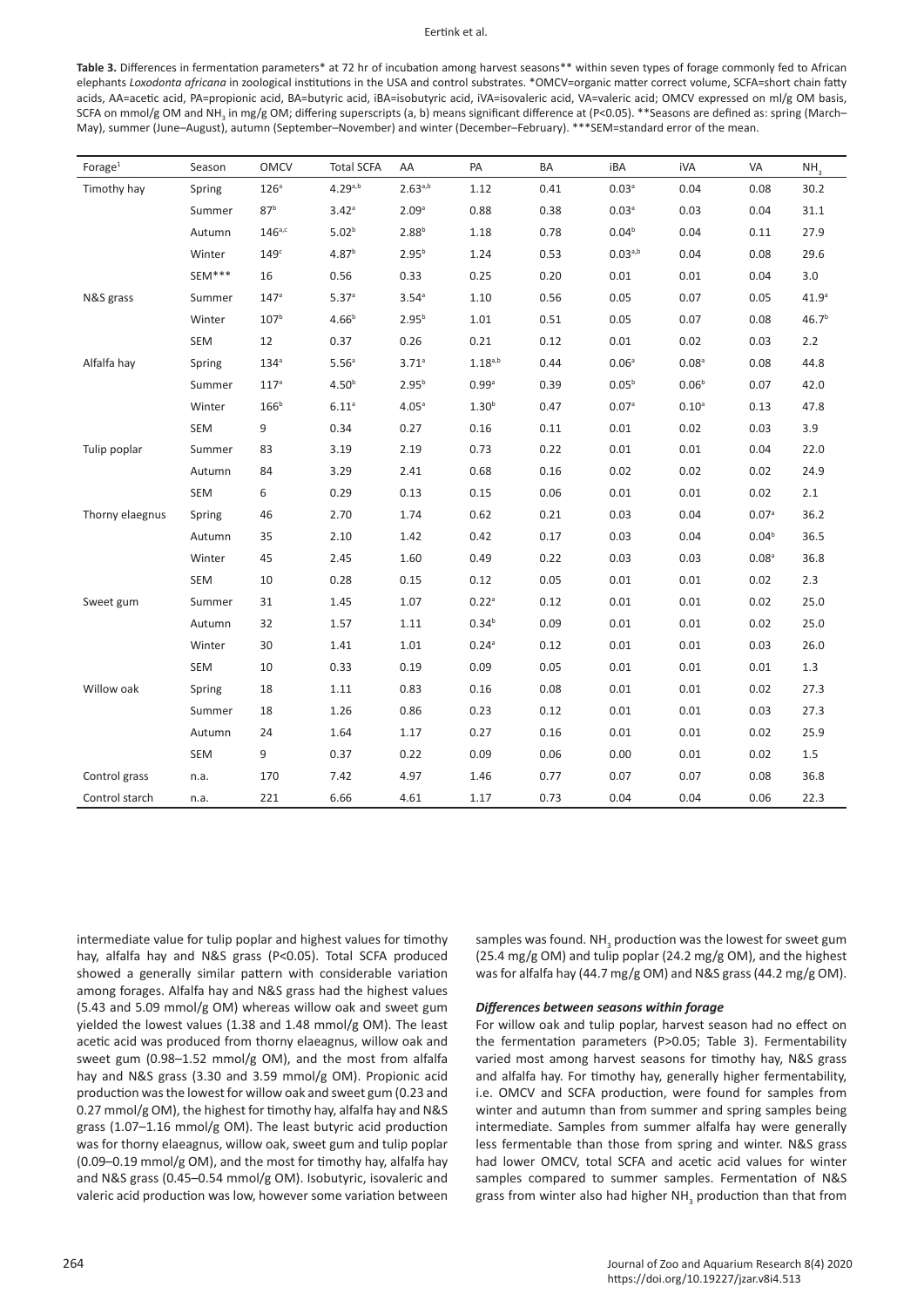summer. For sweet gum, autumn samples had lowest propionic acid production. Autumn samples of thorny elaeagnus yielded lowest valeric acid values. Incubation with starch and standard grass (controls) resulted in high values for OMCV (170 and 221 ml/g OM, respectively) and total SCFA (6.66 and 7.42 mmol/g OM). The NH<sub>3</sub> production was lower for starch (22.3 mg/g OM) than for the standard grass (36.8 mg/g OM). The average total SCFA concentration for the blanks was 15.9 mmol/l, which was close to that for the inocula (14.9 mmol/l).

# *Correlation between the chemical composition and fermentation parameters*

Total SCFA produced at 72 hr correlated with dietary fibre (R<sup>2</sup>=0.477, P<0.001; Figure 2), ADL (R<sup>2</sup>=0.432, P=0.002) and ADF  $(R^2=0.277, P=0.017; not shown)$ , but not with NSP ( $R^2=0.029$ , P=0.475) and aNDFom ( $R^2$ =0.128, P=0.122; not shown). Correlation coefficient increased when NSP and ADL were included in the model (R<sup>2</sup> =0.637, P<0.001; total SCFA=11.7–0.10×NSP–0.20×ADL). NH<sub>3</sub> produced at 72 hr correlated with total CP (R<sup>2</sup>=0.864, P<0.001) but not with the neutral detergent insoluble CP (NDICP;  $R^2 = 0.080$ , P=0.226). Furthermore, total CP content minus NDICP content also correlated with NH<sub>3</sub> produced at 72 hr (R<sup>2</sup>=0.850, P<0.001).

## **Discussion**

This study showed variations in in-vitro fermentability of seven types of forage fed to African elephants in zoos as well as the effect of season of harvest for these types of forage. In general, thorny elaeagnus, willow oak and sweet gum were less fermentable than the intermediate fermentable tulip poplar and most fermentable were timothy hay, N&S grass and alfalfa hay, which is in line with previous research suggesting that browse species are generally less fermentable than grasses and legumes (Hummel et al. 2006a). Minimal differences in in-vitro gas production between multiple alfalfa samples and various browse leaf samples (Hummel et al. 2006b), which could be explained by the absence of browse twigs in this study whereas twigs were present in the browse samples in the present study. Furthermore, the present study showed that in-vitro fermentability of timothy hay, N&S grass and alfalfa hay varied among harvest seasons, whereas for the browse forage, harvest season did not or only affected one fermentation parameter measured. Variation in DF and ADL contents of forage correlated with variation in SCFA production and NSP only when combined with ADL.  $NH<sub>3</sub>$  production correlated with total CP content and with CP content corrected for NDICP content.

Currently, it is advised to feed adult African elephants in human care 1.2–1.9% DM of their bodyweight daily (Olson 2002). As hindgut fermenters, elephants rely on fermentation of fibrous forage for energy in the form of SCFA. Large differences in in-vitro SCFA production among forage were found with amounts of total SCFA produced from willow oak and sweet gum being about 30% of the amounts found for alfalfa hay and N&S grass. Per unit of DM, these types of forage would have different digestible energy contents. To balance intake levels with energy requirements, it is important to further refine the feeding guidelines beyond DM basis and move more towards feeding on digestible energy basis. To enable this refinement, data on digestibility for the range of forage commonly fed in practice are required, or alternatively, further understanding on how cell wall composition relates to digestibility. The chemical characterisation of used forage (Wood et al. 2020) allowed evaluation of key proxies to characterise cell wall content and composition being associated with in-vitro fermentability as reflected in total SCFA produced at 72 hr. Increasing dietary fibre and ADL contents of forage were associated with lower total SCFA produced, whereas NSP (calculated as dietary fibre–ADL) did not show this association. Combining information on NSP and ADL contents seemed to be a promising way to predict total SCFA and, hence, potential differences in fermentability of forage for elephants. The importance of ADL content for digestibility was also noted in other studies (e.g. Smith et al. 1972; Goto et al. 1991; Hummel et al. 2006a; He et al. 2018), which is in line with lignin being often considered as an anti-quality factor in fibrous forage. Lignification of plant cell walls enhances the structural strength and rigidity, limits water permeability and hinders pathogenic organisms (Moore and Jung 2001). Microbial degradation of lignin is limited (Smith et al. 1972; Robbins and Moen 1975) and as such lignification also renders the cell wall constituents less available for microbial fermentation. Lignification (i.e. higher ADL contents), however, explained 43.2% of the variation in total SCFA and when combined with NSP contents this increased to 63.7%, which suggests that amount of cell wall constituents other than lignin are also important and become less degradable in-vitro when the forage is richer in these two parameters. Though a better understanding how these in-vitro values translate into nutritional value in-vivo is still warranted, these findings illustrate the variability in fermentability among forage and suggest that feeding elephants on different types of forage on a DM basis could result in differences in the digestible energy provided.

Zoological institutions use forage harvested throughout the year, depending on availability. From spring to winter, various processes take place like maturation, flower and seed development, lignification and translocation of resources in plants (Raven et al. 2012a, b), which might impact the nutritional value of the forage at harvest and when fed to animals. The impact of harvest season on fermentability was greater in the present study for the grasses and legume but the effect of season was limited for browse samples. Vandermeulen et al. (2018) reported differences in invitro fermentability of four legume and grass species harvested in spring, summer and winter with, in general, higher total SCFA production for spring samples compared to summer and winter and no differences among seasons in the total gas production or individual SCFA. In the present study, timothy hay and alfalfa hay generally showed the lowest values for the samples harvested in summer and highest for the spring and winter sample. These samples yielded 23 and 16% less total SCFA than the average for each forage. For N&S grass, however, the summer sample yielded 7% more total SCFA than the average of the two samples, which illustrates that seasonal changes in nutritional quality (i.e. fermentability) are forage-specific. The seasonal changes in chemical composition contribute to the observed changes. For N&S grass, for example, the summer sample had considerably less lignin than the winter sample, suggesting that a lower lignification enabled a higher microbial degradation. Furthermore, the summer sample of alfalfa hay was relatively high in aNDFom, ADF, ADL and CP levels. This study's compositional values were similar for NDF (66.9%) and ADF (52.5%) contents in stems of alfalfa that were flowering (Dien et al. 2006). The ADL content in flowering alfalfa (7.1%) was lower than that in our study (12.8%) but was still higher than that of stems in the budding stage (5.5%). Furthermore, the drop in CP content from the spring to summer sample in our study is in line with the drop from budding stage to the flowering stage (Dien et al. 2006). The increase in cell wall and decrease in CP contents could be due a decreased leaf-to-stem ratio as alfalfa matures, since stems contain more lignin and ADF and less CP than leaves (Albrecht 1983). Maturation decreased degradability of stems, in particular, with values of 85% for young and 56% for matured stems when incubated with sheep rumen inoculum for 48 hr (Terry and Tilley 1964). Though changes in fermentability were noted for the grass forage used in the present study (for total SCFA 7 to 23% deviation from the average), all samples of these types of forage could still be considered wellfermentable when compared to the other (browse) forage. The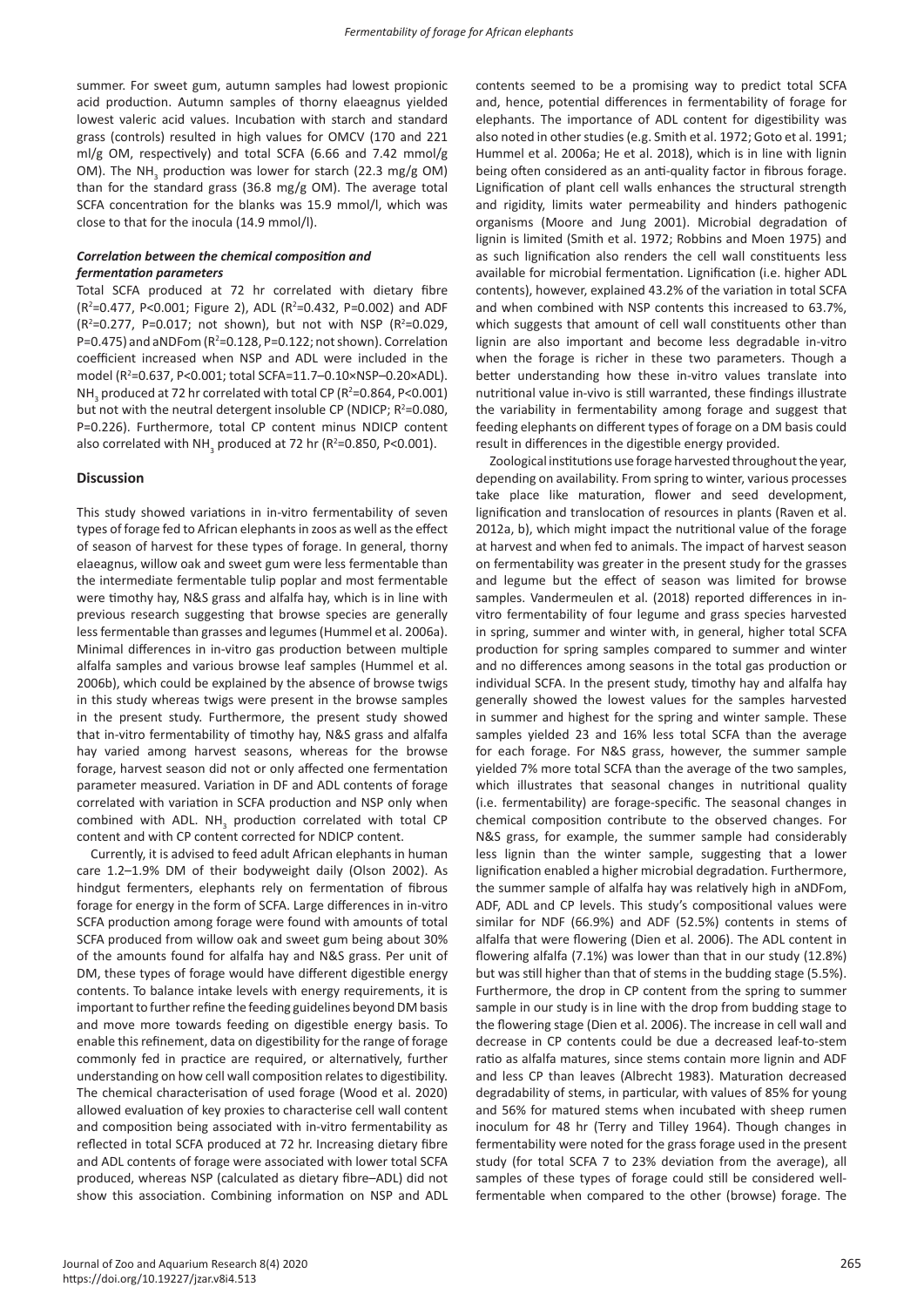overall relatively consistent in-vitro fermentability of the selected browse forage found in this study suggests that the seasonal variations in digestible energy value would be limited in this group. This would imply that zoo nutritionists could work with one approximate value for the browse forage, whereas for the grasses and alfalfa the harvest season should be considered. For specific nutrient levels (e.g. minerals, vitamins), however, it would be of interest to have more detailed information on seasonal variations.

Forage was incubated without pre-digestion. In-vivo, however, the mastication and digestive processes in the stomach and small intestine would impact the large intestinal fermentation of the undigested fractions. For example, the majority of starch and simple sugars is likely to be digested and absorbed before forage reaches the large intestine. Using a sample containing 20% starch and 80% dried alfalfa and equine faecal inoculum, Garber et al. (2018) showed a decrease in gas production when pre-digestion was applied (121 ml/g DM) compared to when it was not applied (209 ml/g DM). The forage in the present study was low in starch (0.4–4.8%) and simple sugars (2.1–8.6%) and these digestible carbohydrates would, therefore, have a small contribution to the fermentation products with an estimated overestimation of 0.89 ml/g OM to 10.6 ml/g OM (based on the pure starch control). Next to removal of simple sugars and starch, proteins in a feedstuff would also be partly digested in-vivo. Horses have, on average, an ileal apparent dietary nitrogen digestion of 45.8% (Hendriks et al. 2012). Zeyner et al. (2015) suggested that in horses 90% of the CP minus the NDICP is digested and absorbed before reaching the large intestine. Not removing the digestible proteins from a forage prior to in-vitro incubation would result in an overestimation of protein fermentation. We found a positive correlation between feedstuff total CP content or CP corrected for NDICP content and NH<sub>3</sub> produced at 72 hr of incubation with slopes of 1.48 and 1.58 mg/g OM per unit of CP, respectively. Cone and Van Gelder (1999) incubated casein and starch mixtures with sheep rumen fluid and reported a slightly lower slope value of 1.43 mg/g OM. The latter study also reported a decrease in 72-hr OMCV at a rate of 2.48 ml/g OM per percentage of protein. The CP content was low in several of the present types of forage, although higher levels (≥11% CP) were found for thorny elaeagnus, alfalfa hay and N&S grass. The presence of potential digestible proteins in the forage would have lowered the OMCV values, in particular for alfalfa hay as 78 to 82% of the total CP was non-NDICP. Assuming a digestibility of 90% of these non-NDICP (Zeyner et al. 2015) in alfalfa hay and a slope of 2.48 ml/g OM for OMCV and 1.43  $mg/g$  OM for NH<sub>3</sub> (Cone and Van Gelder 1999), the OMCV was underestimated by 21 to 40 ml/g OM and NH<sub>3</sub> was overestimated by 11.9 to 23.3 mg/g OM. It is therefore important to interpret the in-vitro fermentability results with care and use, for example, both OMCV and total SCFA as parameters to evaluate the degree of fermentability of forage. Finally, the incubation time of 72 hr is longer than the gut transit time of 38–48 hr for elephants fed alfalfa hay (Foose 1982). The long incubation time is commonly applied to enable modelling of fermentation kinetics (e.g. Bosch et al. 2008). For accurate curve fitting and calculation of kinetic parameters, it is required that the asymptote of gas production is reached for each substrate. It appeared that the forage was fermented gradually and even 72 hr was insufficient to reach an asymptote. Curve fitting was therefore not possible, though the presented gas production curves illustrate differences in kinetics between the types of forage.

# **Conclusion**

The vulnerable status of free-ranging African elephants has prompted a surge in research to better understand their nutrition. Gastrointestinal issues, foot lesions, skin diseases, poor reproduction and elevated body condition scores are primary concerns for human-managed African elephants (Edwards et al. 2019). Although research and management changes have helped to address these concerns (Brown et al. 2019), knowing more about the fermentation of the forage fed to elephants in human care is a vital area of research. Most zoological diet programmes focus on the nutrients within each type of forage without noting the species-specific or harvest season forage digestibility differences that impact these nutrients. To develop accurate feeding programs, more research into the true nutrient digestibility of available forage is needed.

The overall difference in chemical composition among plant species noted in the current research had an effect on all the in-vitro fermentation parameters. The fermentation parameters indicated that grass and legume species had considerably higher values than browse species. To balance intake levels with energy requirements, it is important to further refine the feeding guidelines beyond DM basis and move more towards feeding on digestible energy basis taking into account potential profound differences in fermentability among forage in-vivo. Season was most important for timothy hay, N&S grass and alfalfa hay when evaluating the feed value, whereas for the selected browse forage, seasonal variations in fermentability were limited. This would imply that zoo nutritionists could work with one approximate value for the browse forage, but for the grasses and alfalfa the harvest season should be considered. A negative correlation between DF and ADL and SCFA production was found. NSP did not correlate with SCFA production, but the combination of NSP and ADL contents seemed to be a promising way to predict total SCFA and, hence, digestibility of forage for elephants. Overall, it is recommended to consider the appropriate species and seasonal fermentative capacity when including forage in diet programmes as seasonal diets may be most appropriate in order to maintain proper gastrointestinal health and body condition scores.

### **Acknowledgements**

We would like to thank Yvonne Vogels, Luuk Gilles, Pieter Dingemans and Thijs van Houten for facilitating the faeces collection at Beekse Bergen, Saskia van Laar-Schuppen for assistance during the execution of the in-vitro procedures and Michel Breuer for SCFA analyses. The chemical characterisation of forage was financially supported by Mazuri® Exotic Animal Nutrition with guidance from Dr. Troy Tollefson and the in-vitro research was supported by Wageningen University & Research.

#### **References**

- Albrecht K.A. (1983) Studies on nitrogen accumulation, fiber chemistry, and in-vitro digestibility of alfalfa. *Retrospective Theses and Dissertations*.
- Barnes R.F.W. (1982) Elephant feeding behaviour in Ruaha National Park, Tanzania. *African Journal of Ecology* 20(2): 123–136.
- Bax P.N., Sheldrick D.L.W. (1963) Some preliminary observations on the food of elephant in the Tsavo Royal National Park (East) of Kenya. *East African Wildlife Journal* 1: 40–53.
- Benedict F.G. (1936) Rate of food passage through intestines. *The Physiology of the Elephant.* Carnegie Institution of Washington, Washington, DC, 192.
- Bosch G., Pellikaan W.F., Rutten P.G.P., Van der Poel A.F.B., Verstegen M.W.A., Hendriks W.H. (2008) Comparative in-vitro fermentation activity in the canine distal gastrointestinal tract and fermentation kinetics of fiber sources. *Journal of Animal Science* 86(11): 2979–2989.
- Brown J.L., Bray J.D., Carlstead K., Dickey D., Farin C. Ange-van Heugten, K. (2019) Individual and environmental risk factors associated with fecal glucocorticoid metabolite concentrations in zoo-housed Asian and African elephants*. PLoS ONE* 14(9): e0217326.
- Chaves A.V., Waghorn G.C., Brookes I.M., Woodfield D.R. (2006) Effect of maturation and initial harvest dates on the nutritive characteristics of ryegrass (*Lolium perenne* L.). *Animal Feed Science and Technology*